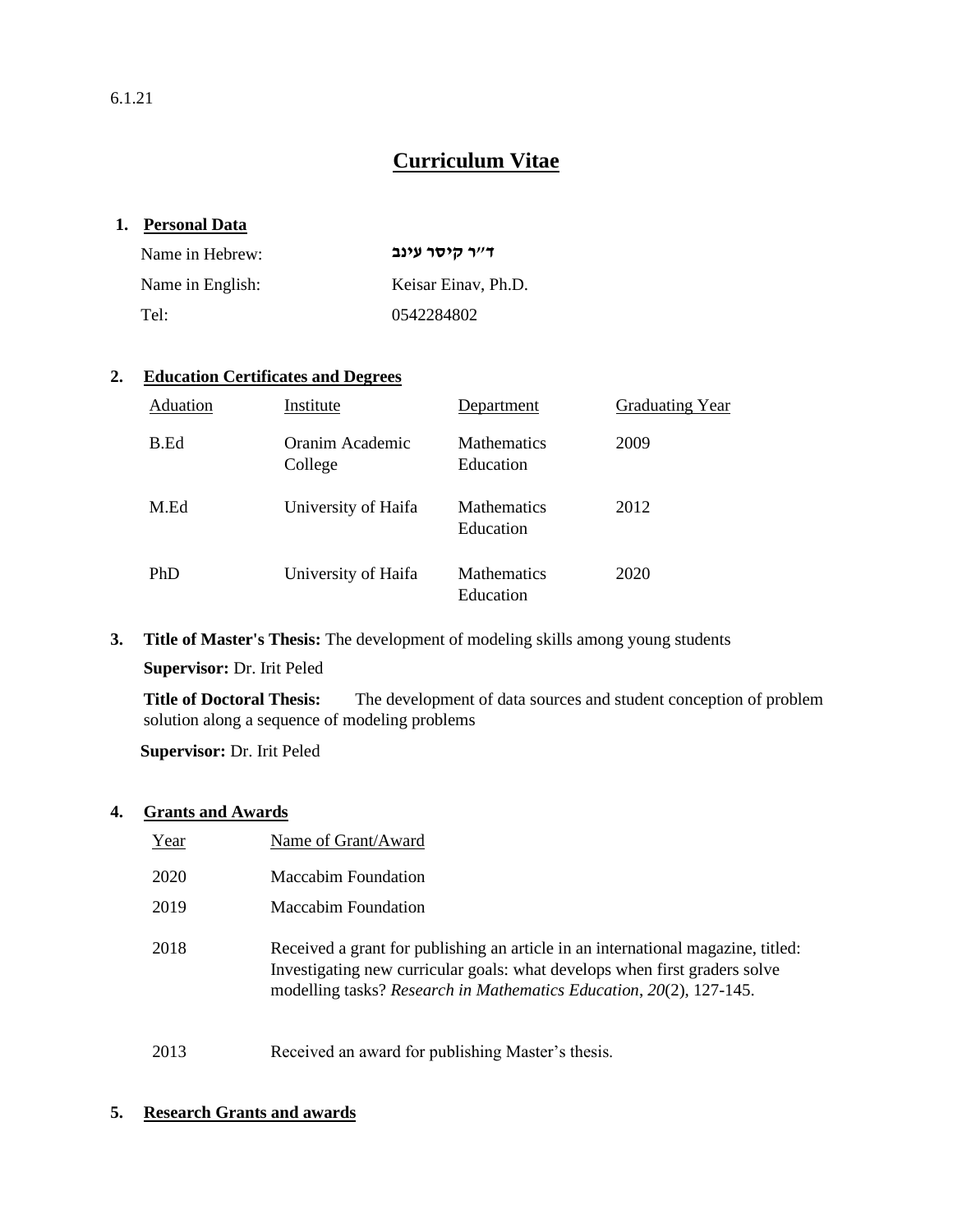|    | Year                      | <b>Funding Agency</b>                                                                             | <b>Title of Research</b>                                                                 | <b>Amount</b>     |
|----|---------------------------|---------------------------------------------------------------------------------------------------|------------------------------------------------------------------------------------------|-------------------|
|    | April 2017- April<br>2020 | Ministery of<br>Education, Zalman<br>Aran scolarship.                                             | The development of data<br>sources and student<br>conception of problem<br>solution      | 300K Nis          |
| 6. | <b>Positions Held</b>     |                                                                                                   | along a sequence of modeling<br>problems.                                                |                   |
|    | Year                      | Institute                                                                                         | Position                                                                                 | % Position        |
|    | 2019-Present              | Western Galilee College                                                                           | Lecturer                                                                                 | 8 hours per week  |
|    | 2017-Present              | Oranim Academic College                                                                           | Lecturer                                                                                 | 6 hours per week  |
|    | 2009-2017                 | The Hebrew Reali School,<br>Haifa                                                                 | <b>Educator</b> and<br>professional<br>Mathematics teacher                               | 100%              |
|    | 2013-2017                 | the Israeli National Center<br>for Elementary Teachers of<br>Mathematics, University of<br>Haifa. | Development of<br>Mathematical activities<br>and teacher education in<br>"Pisga Centers" | 10 hours per week |

## **7. Convention presentations**

- **The sixth Jerusalem convention for marhmatical education study (JCRME6), 2018. Reporting reserch studies in the topic:** Development of mathematics trainee teachers' knowledge while creating a MOOC.
- **The fiffteen "MEITAL" convention, university of Haifa, 2017.**

Preseting digital tools, softwares and applications in building a MOOC course about ratio and proportion.

• **"Creativity in education" convention, Oranim academic collage, 2017.**

Presenting a teaching model for a seminar course, which includes

cooperative work and peer assessment.

• **The fifth convetion of learning seiences in Israel, Technion 2019.**

The development of data sources and student conception of problem solution

along a sequence of modeling problems.

## **8. Academic Profile**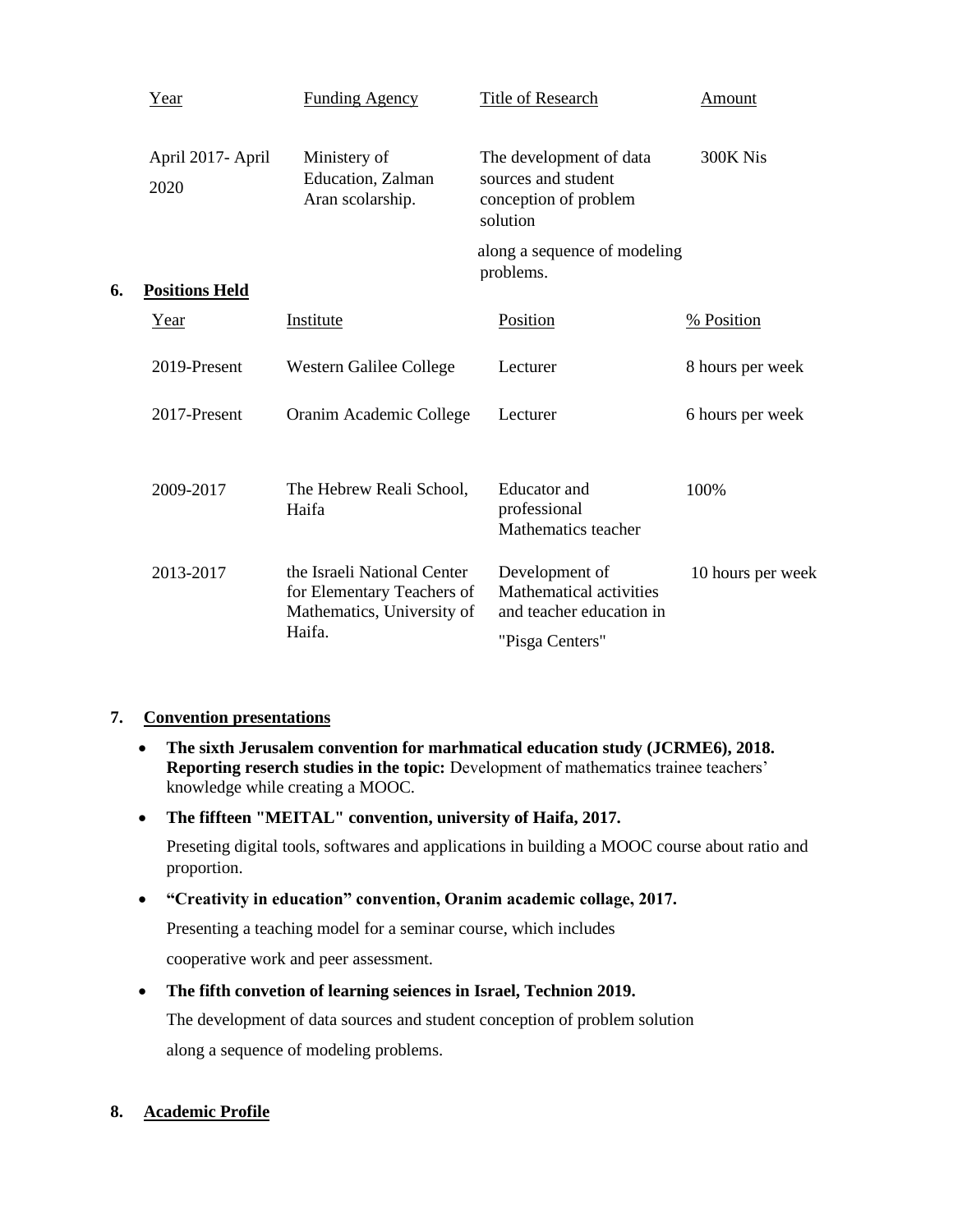#### **Research studies and their contribution**

#### **Researsh study (Master's Thesis):**

#### **The development of modeling skills among young students**

Children in a first-grade class who were taking their first steps in formal mathematical knowledge were given a sequence of five modelling tasks during their regular mathematics lessons. These tasks were different in nature from the problems they encountered in their textbooks. They are more complex and challenging, requiring analysis of the problem situation and decisions about the mathematics that could be used. The nature and implementation of the tasks involved new curricular goals and new problem solving norms aimed at developing children's modelling competencies. The findings show that the children were able to accept the new norms that promoted situation analysis and realistic considerations. They increased their use of argumentation, utilised existing additive strategies and displayed some use of multiplicative structures which the children had not encountered formally yet.

### **Researsh study (Doctoral Thesis): The development of data sources and student conception of problem solution along a sequence of modeling problems**

In recent decades, recognition of the importance of modeling problems has grown immensely. Different studies have dealt with the change in the habits of students during problem solving. This research joins the study of changes that students go through when solving a sequence of modeling problems, focusing on the expansion of data sources and on the changes in student conception of the expected solution. The findings showed a gradual development of genuine interest in the essence of the problem, encourage investigation of the situation, initiate a search for information in a variety of sources, and lead to an independent development of a mathematical model that might also allow generalization and adaptation to additional new situations.

## **Researsh study: Development of mathematics trainee teachers' knowledge while creating a MOOC.**

This research describes how creating a MOOC (Massive Open Online Course) about ratio and proportion in a collaborative, technological environment during math teacher training, benefited the development of content, pedagogical and technological knowledge for teaching. For example Before MOOC creation, the trainee teachers held misconceptions about the meaning of ratio and proportion, but through a process of reflective thinking, collaboration and peer assessment, they developed a sequence of teaching units that gradually expose the user to different aspects of the subject. This process allowed the teachers to develop a broad perspective on the subject and let go of their own misconceptions. (Oranim Academic Collage in cooparation with Dr. Klemer).